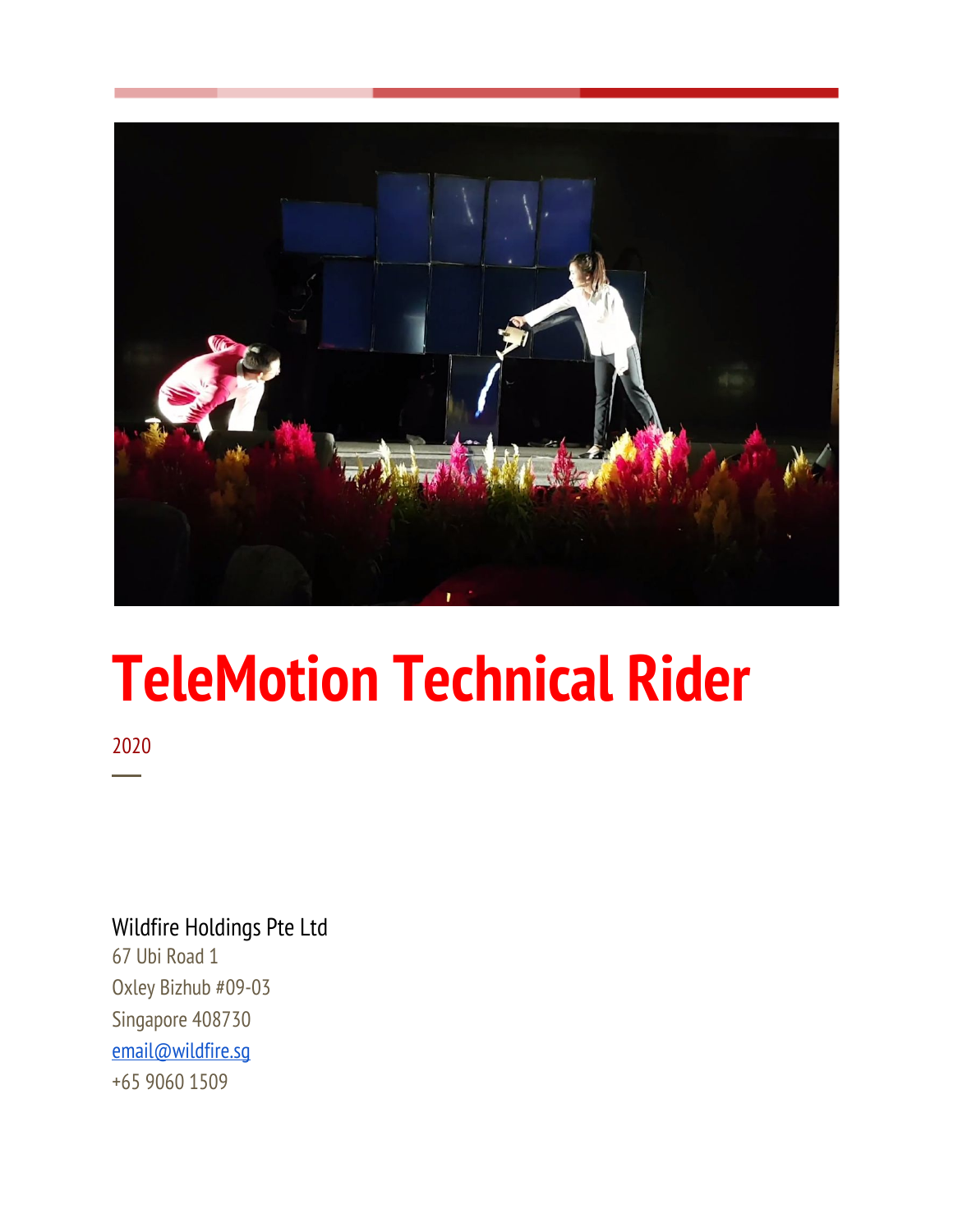# <span id="page-1-0"></span>**Overview**

This technical rider lists all the requirements necessary for a TeleMotion performance. Should any concerns or queries regarding the requirements listed in this document arise, please contact the Wildfire Account Manager to discuss alternative solutions.

#### **ACCOUNT MANAGER**

TEL: +65 9060 1509 EMAIL: [EMAIL@WILDFIRE.SG](mailto:EMAIL@WILDFIRE.SG)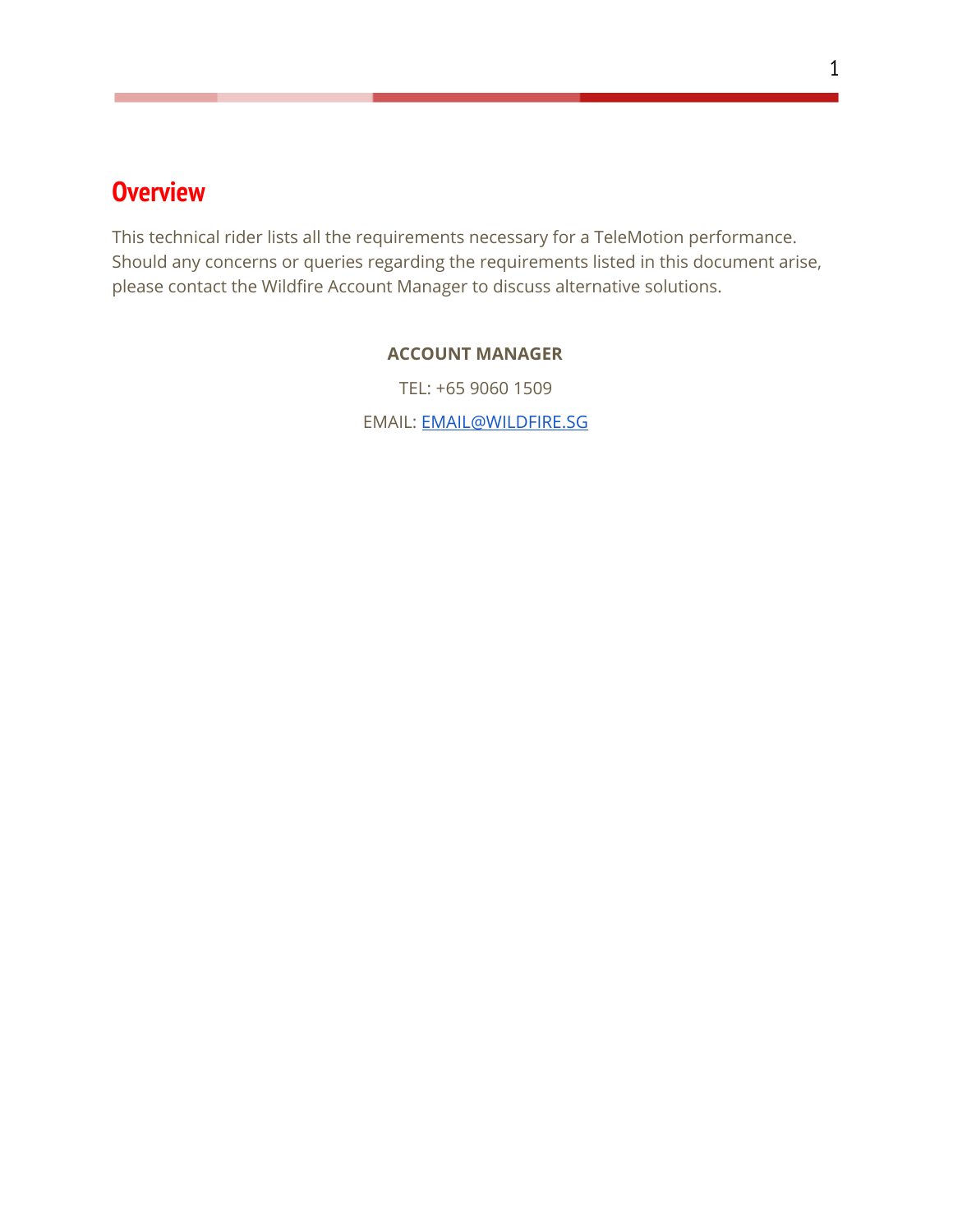## **[Overview](#page-1-0) [1](#page-1-0)**

Г

| 1. General Information                                      | 3              |
|-------------------------------------------------------------|----------------|
| 1.1. General Information                                    | 3              |
| 1.2. Booking Process                                        | 3              |
| 2. Duration of Performance                                  | 4              |
| 2.1. Standard Routine Durations                             | 4              |
| 2.2. Performance Customisation                              | 4              |
| 3. Hospitality                                              | 5              |
| 3.1. Dressing Room Requirements                             | 5              |
| 3.2. Drinking Water                                         | 5              |
| 3.3. Meals                                                  | 5              |
| 3.4. Restrooms                                              | 5              |
| 3.5. Overseas Performances                                  | 6              |
| <b>4. Stage Requirements</b>                                | 6              |
| 4.1. Audio Technology                                       | 6              |
| 4.1.1. 3.5mm Sound Cable (Mini Jack)                        | 6              |
| 4.1.2. Monitors                                             | 6              |
| 4.2. Stage Floor                                            | 6              |
| 4.3. Stage Dimensions                                       | $\overline{7}$ |
| 4.4. Placement of TeleMotion Technicians During Performance | 7              |
| 4.5. Backstage                                              | 7              |
| 4.6. Backdrop                                               | $\overline{7}$ |
| 4.7. Lighting Requirements                                  | 9              |
| 5. Scheduling                                               | 10             |
| 5.1. Standard Event Day Schedule                            | 10             |
| 5.1.1. Technical Rehearsal                                  | 10             |
| 5.1.2. Standby Notice                                       | 10             |
| 5.1.3. Pre-Performance Announcement                         | 10             |
| 5.1.4. Performance Flow                                     | 11             |
| 5.2. Event Delay                                            | 11             |
| 5.3. Additional Rehearsal or Client Viewing                 | 11             |
| <b>6. Video and Photo Footage</b>                           | 12             |
| 6.1. Video Footage                                          | 12             |
| 6.2. Photo Footage                                          | 12             |
| <b>7. Licenses and Permits</b>                              | 12             |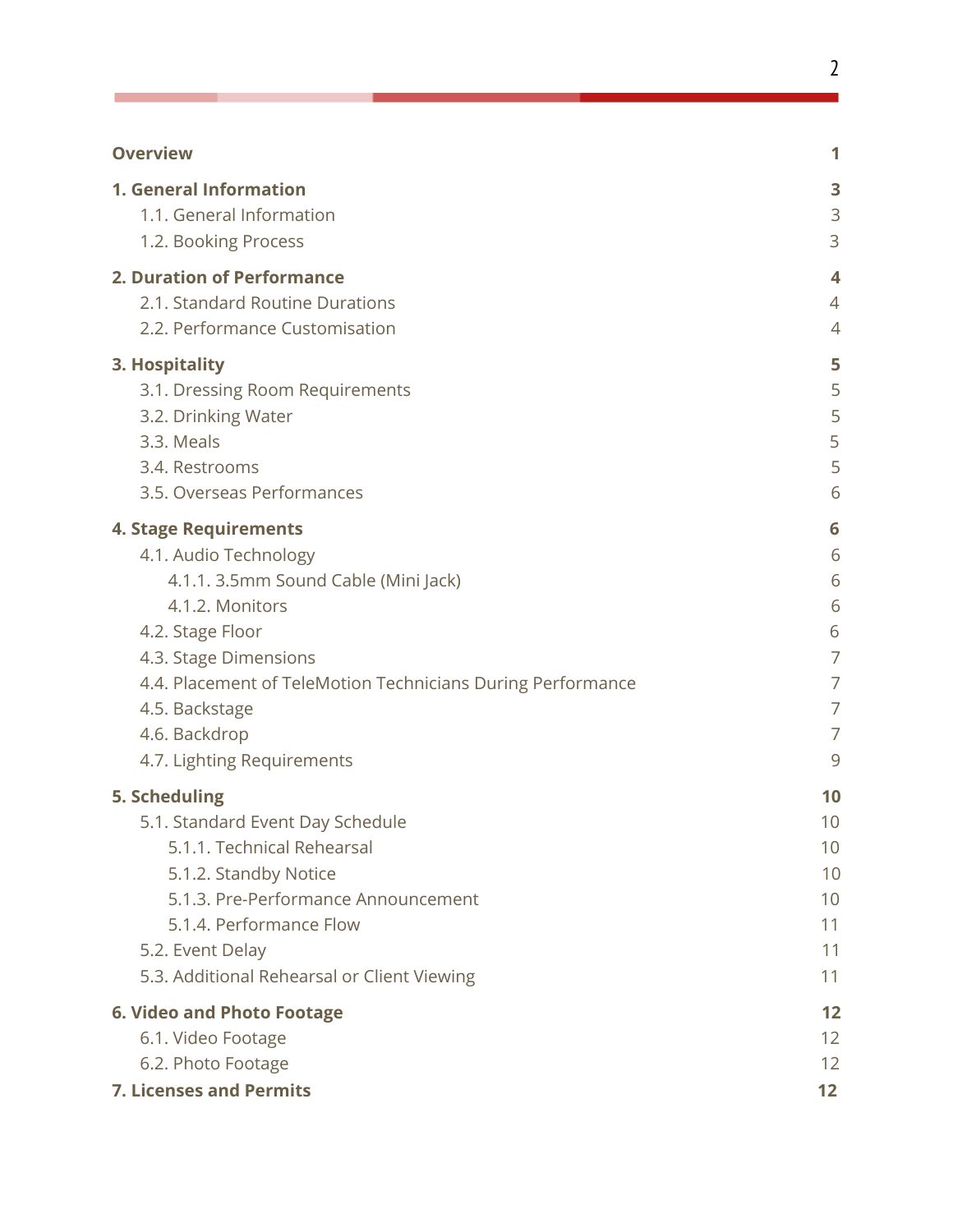# <span id="page-3-1"></span><span id="page-3-0"></span>**1. General Information**

## 1.1. General Information

TeleMotion is a stage performance utilising twelve portable screens and performers in ninja suits, manipulating these screens to form a portable LED wall. Performers also interact with motion graphics on screen.

Videos of TeleMotion can be viewed at:

<https://www.wildfire.sg/telemotion>

## <span id="page-3-2"></span>1.2. Booking Process

#### Step A: Enquiry Process

In order to confirm a TeleMotion performance, an enquiry email shall be sent to [email@wildfire.sg](mailto:email@wildfire.sg) with the following details:

- Event Date
- Performance Timing
- Event Venue
- Choice of Routine
- Customisation Requests (if any)

#### Step B: Quotation Sign-Off

Wildfire Holdings Pte Ltd will send an official quotation for the performance to the client requiring official sign-off.

#### Step C: 50% Deposit Payment

Together with Step A, a 50% deposit payment shall be paid in order to secure the performance via: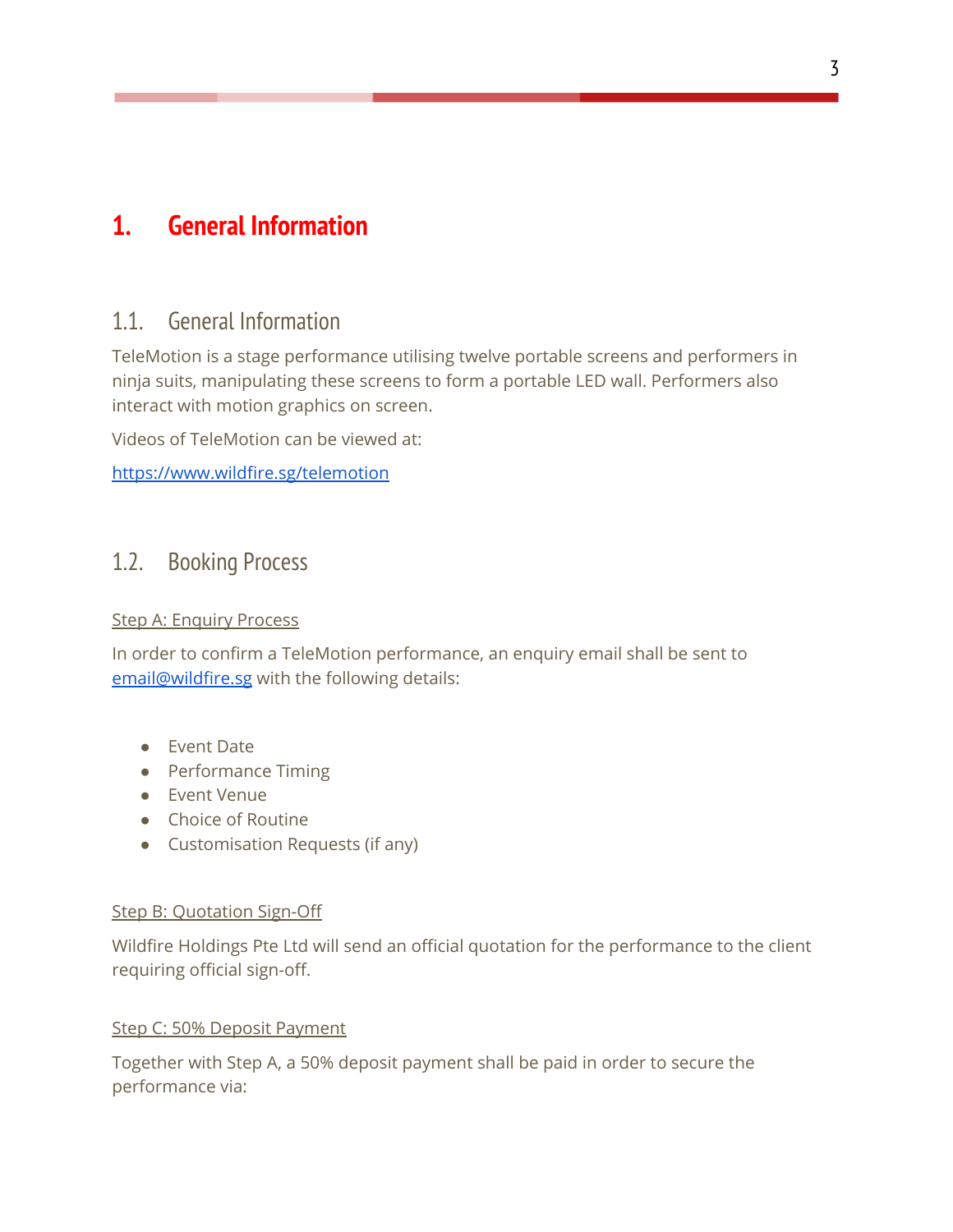- Cash or;
- Cheque addressed to "Wildfire Holdings Pte Ltd" or;
- Bank transfer to "Wildfire Holdings Pte Ltd"

Bank Name: DBS BANK Account number: 025- 902769-2 Account type: DBS Current Swift Code: DBSSSGSG Branch Address: 12 Marina Boulevard, DBS Asia Central, Marina Bay Financial Centre, Tower 3, Singapore 018982

#### Step D: 50% Balance Payment

3 days prior to the event date, the final 50% payment shall be paid via the aforementioned methods.

# <span id="page-4-0"></span>**2. Duration of Performance**

## <span id="page-4-1"></span>2.1. Standard Routine Durations

The duration of standard TeleMotion: Stellar performance is about 2 minutes. Standard TeleMotion performances include a logo feature at the end of the motion graphics video. However, alternative performance durations can be arranged upon request, additional charges may apply.

## <span id="page-4-2"></span>2.2. Performance Customisation

For customisations in performance duration and changes to graphics, please contact our Account Manager for a quote.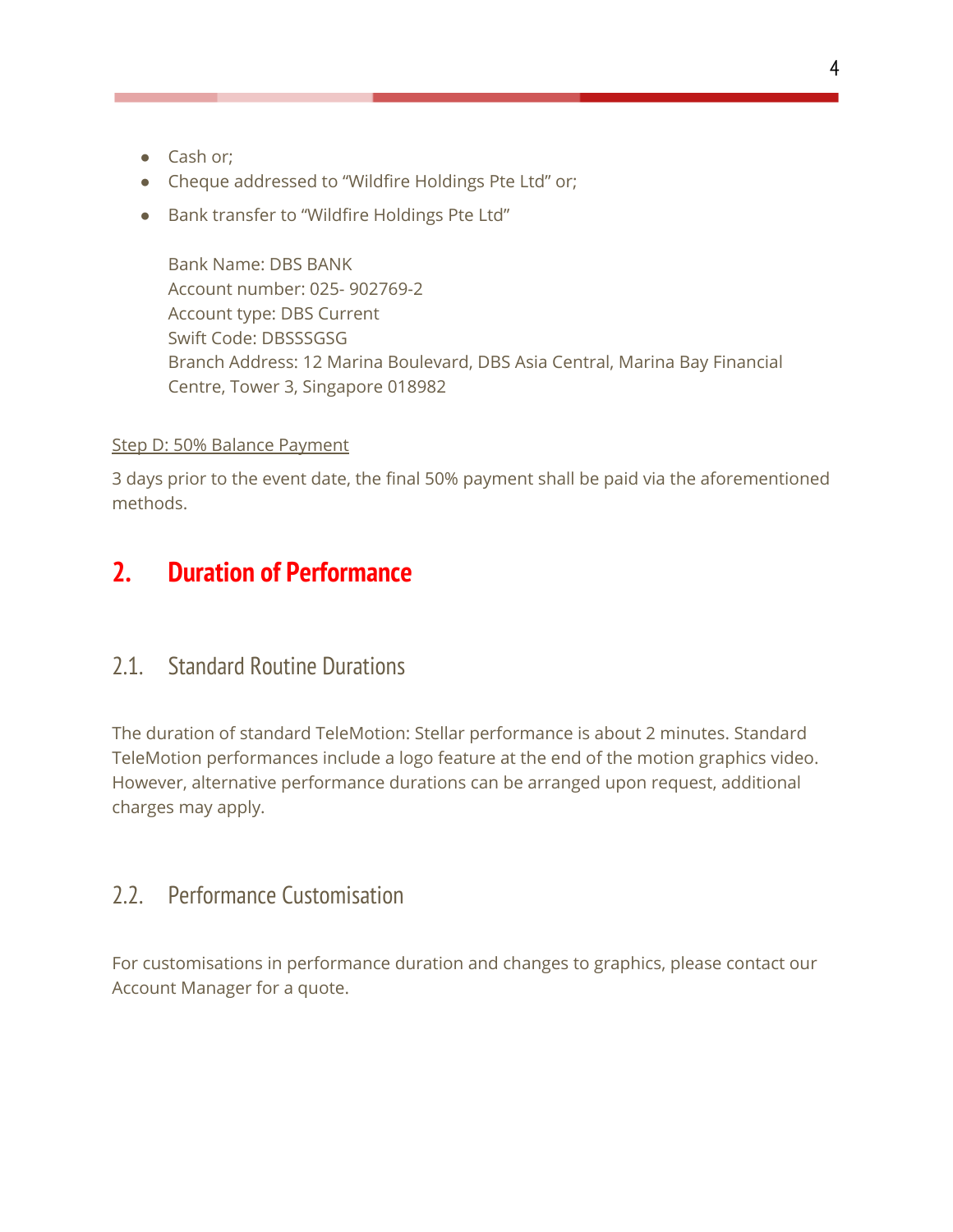# <span id="page-5-0"></span>**3. Hospitality**

## <span id="page-5-1"></span>3.1. Dressing Room Requirements

#### *3.1.1. Air Conditioning*

All dressing rooms shall be equipped with air-conditioning or electric fan systems to ensure proper ventilation and circulation of fresh cool air.

#### *3.1.2. Costume Racks*

All dressing rooms shall be equipped with two standard height garment racks on wheels to store costumes.

#### *3.1.3. Tables and Chairs*

All dressing rooms shall be equipped with two tables and enough chairs to seat all performers and technicians.

#### *3.1.4. Security*

A Stage Manager from Wildfire Entertainment shall have the ability to lock or ensure security of all dressing rooms within which costumes, technical equipment and cast personal belongings are stored.

## <span id="page-5-2"></span>3.2. Drinking Water

Ample supply of pure drinking water and cups shall be provided for the performers and technicians.

### <span id="page-5-3"></span>3.3. Meals

A light meal shall be provided for the performers, technicians and coordinators. All food provided requires a "Halal" certification.

### <span id="page-5-4"></span>3.4. Restrooms

Restroom facilities shall be within close proximity to the dressing room. Restrooms shall be clean, sanitary and separate from restrooms for audience members if possible.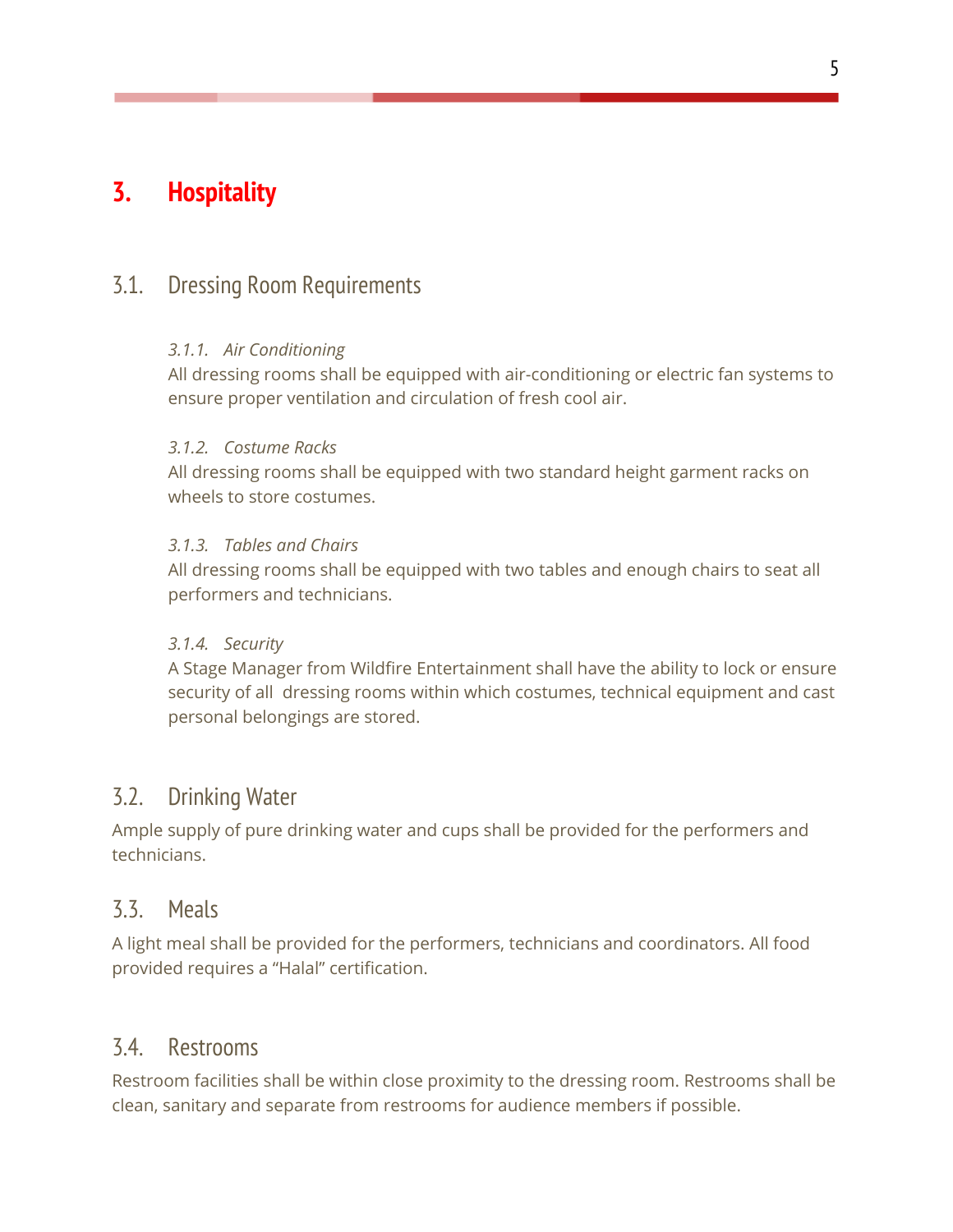## <span id="page-6-0"></span>3.5. Overseas Performances

Should the performance be held outside of Singapore, all travel, accommodation and other related costs for performers and technicians shall be borne by the client. If preferred, Wildfire Holdings Pte Ltd can provide arrangements for travel and accommodation and will endeavour to do so with cost-effectiveness and convenience in mind.

# <span id="page-6-2"></span><span id="page-6-1"></span>**4. Stage Requirements**

## <span id="page-6-3"></span>4.1. Audio Technology

## 4.1.1. 3.5mm Sound Cable (Mini Jack)

A 3.5mm sound mini jack cable shall be provided on the side stage area and will be connected to the soundboard in the venue. This cable will be used to connect the TeleMotion control box to the house system. The TeleMotion control box triggers the screens and music to start in sync.

### <span id="page-6-4"></span>4.1.2. Monitors

No less than two monitors, synced with the front of house speakers playing the act's track, shall be placed on stage left and stage right for the performers during the performance.

## <span id="page-6-5"></span>4.2. Stage Floor

The stage floor on which the performers dance shall be flat, level and clear of any cables required for the venue's technical set up. Stage floor shall be able to withstand weight of all performers and technicians before and during the performance.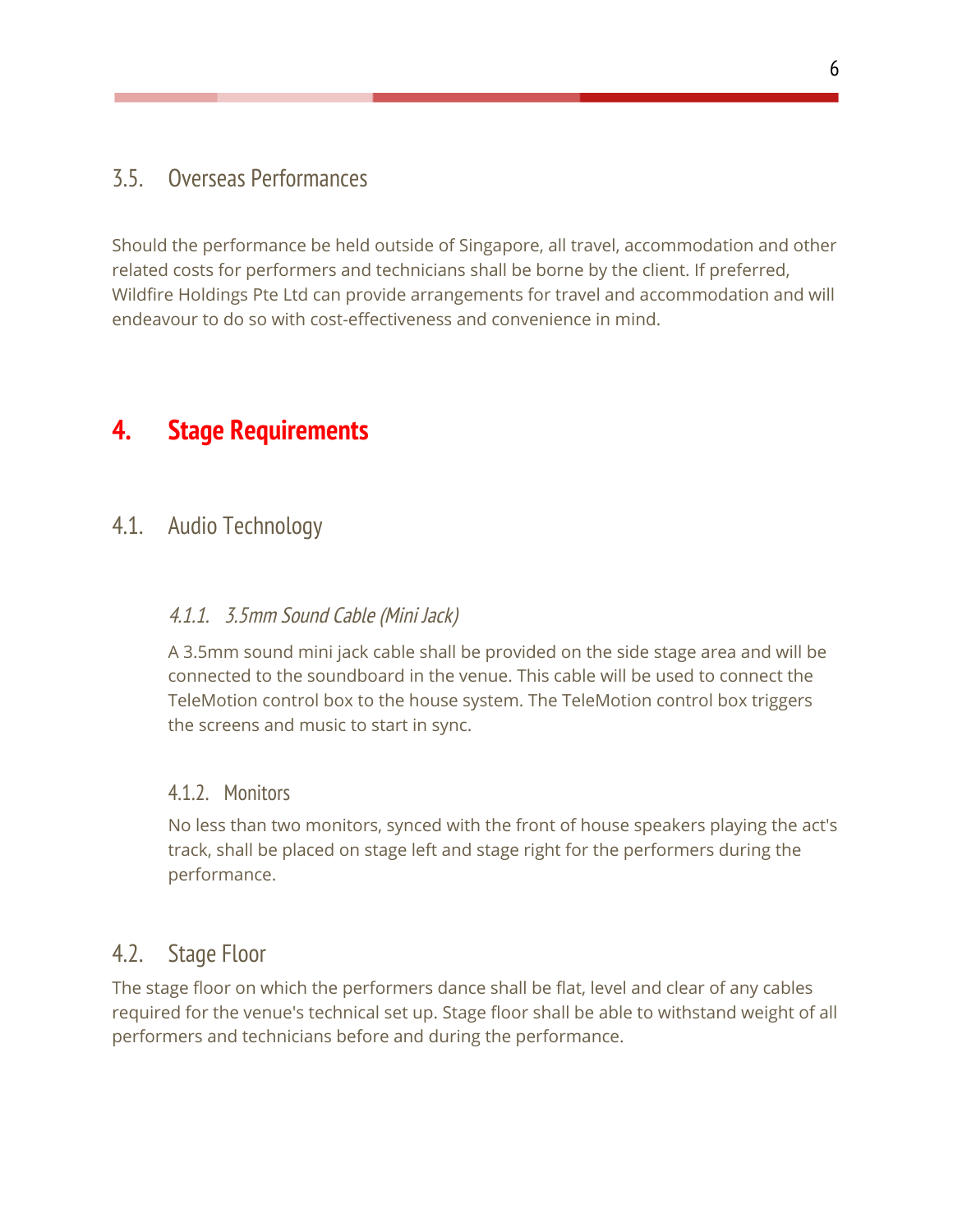## <span id="page-7-0"></span>4.3. Stage Dimensions

The minimum recommended stage dimensions for standard TeleMotion performance is 12m x 6m. For smaller stage dimensions, please contact the Account Manager to check on feasibility.

## <span id="page-7-1"></span>4.4. Placement of TeleMotion Technicians During Performance

All TeleMotion technicians shall have a clear line of sight from their stations placed near the stage.

## <span id="page-7-2"></span>4.5. Backstage

Sufficient space backstage or side stage is required for TeleMotion technicians and performers to set up their screens during standby. This location should be where the TeleMotion control box and sound connection is set up, and hidden from the audience's view.

## <span id="page-7-3"></span>4.6. Backdrop

The ideal conditions for the TeleMotion performance are complete darkness and this includes the stage backdrop. Please see below for backdrop requirements for different stage set up scenarios:

#### Scenario 1: LED Wall

Entire LED wall must be set to blackout mode.

#### Scenario 2: Front or Rear Projection Screen

Projectors should be turned off or shuttered. Projecting a black image is not acceptable. White projection screens may reflect ambient light which reveals performers' silhouettes. It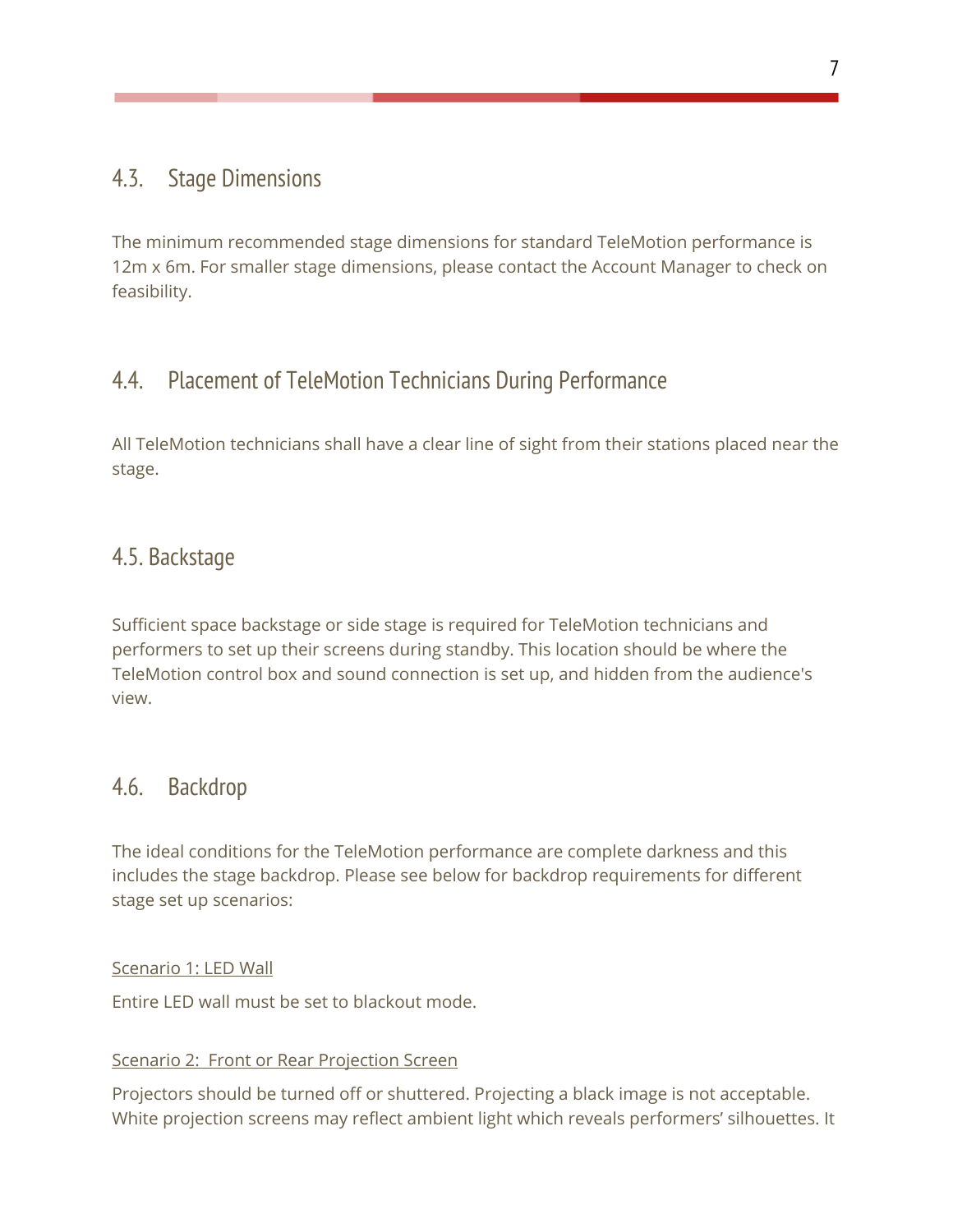will be left to the organisers'/client's' discretion to cover it up with black masking. Wildfire Pte Ltd may provide black masking if informed in advance.

#### Scenario 3: Multi-coloured Printed Backdrop

The same condition as in Scenario 2 applies to Scenario 3. Therefore the printed backdrop may be covered as mentioned in Scenario 2.

#### Scenario 4: No Backdrop

If there is no formal backdrop behind the performers, in this scenario, the walls of the venue shall serve as the background for the performance. If the walls of the venue are light- or multi-coloured, the same condition as in Scenario 2 applies to Scenario 4. Therefore, the wall directly behind the performers may be covered by black drapes as mentioned in Scenario 2.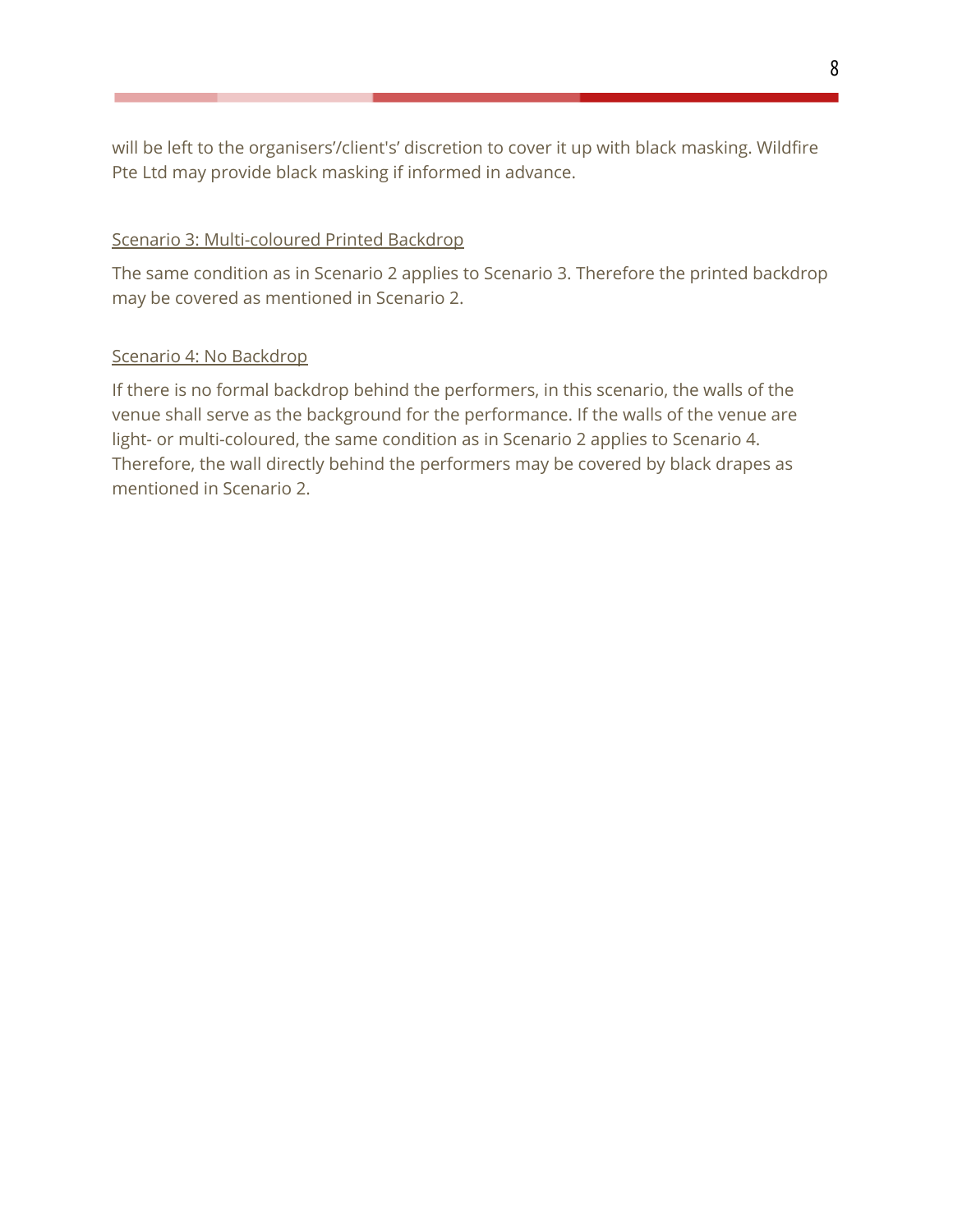## <span id="page-9-0"></span>4.7. Lighting Requirements

#### *4.7.1. Lighting*

Lighting is used to divide the performance space into two sections. Downstage is usually lit and visible while upstage is kept in darkness to mask performers holding the screens and their movement.



Lighting cues will be programed during the onsite rehearsal. The TeleMotion technician will work with the event lighting engineer to program light cues. TeleMotion requires side lighting downstage and use of lighting instruments rigged overhead downstage.

All lighting (excluding EXIT signs and other emergency lights) shall be switched off just prior to the performance and shall remain off until all performers have exited the stage or performance area. This includes:

- House Lighting
- Stage Lighting
- Backdrop & Podium lighting
- Onstage Projection
- Table Lighting & Candles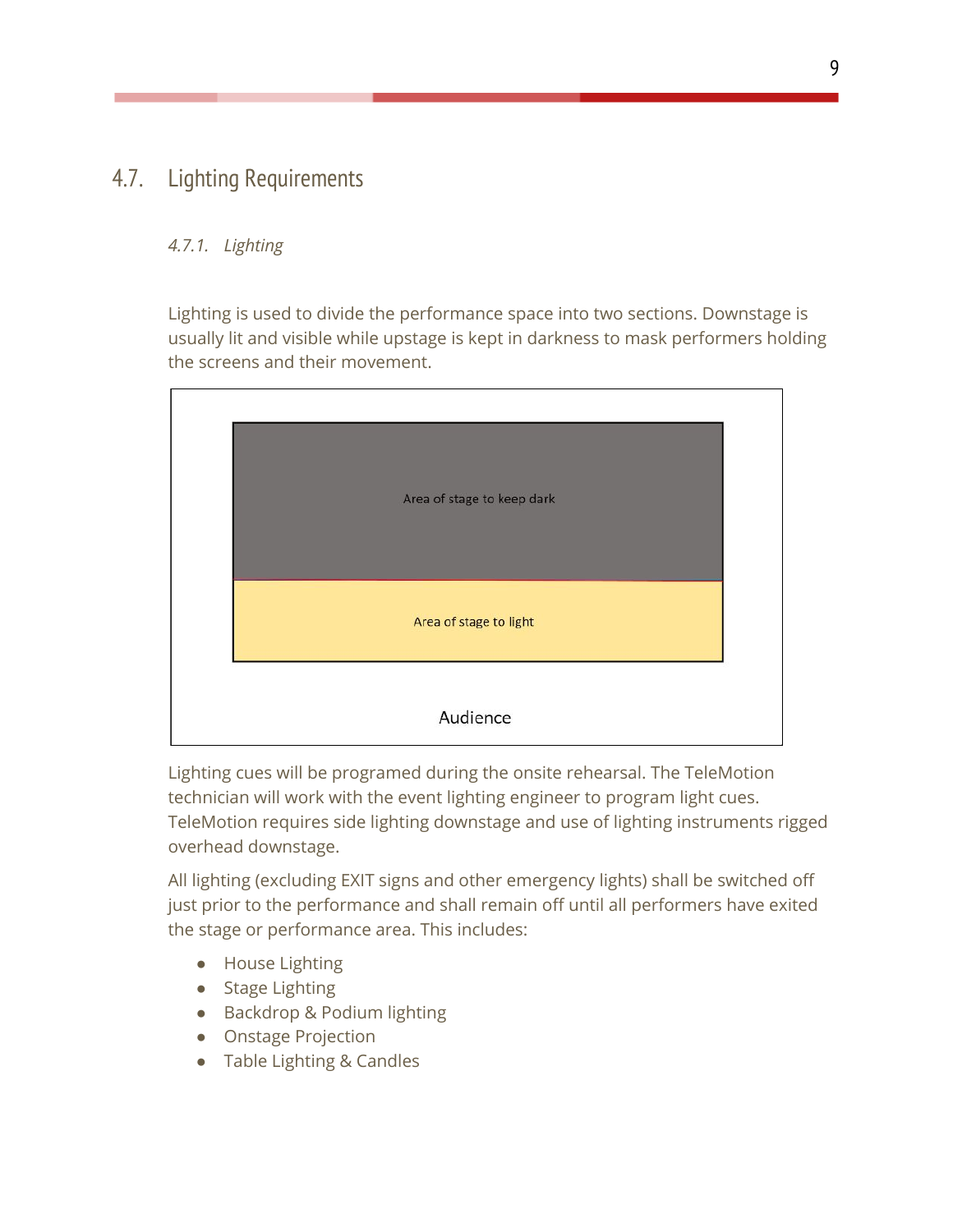#### *4.7.2. Windows*

All windows must be blacked out for the duration of the performance.

#### *4.7.3. Doors*

All doors leading to external rooms or corridors must be kept closed for the duration of the performance. Banquet staff should be notified of this requirement prior to the performance.

# <span id="page-10-0"></span>**5. Scheduling**

# <span id="page-10-2"></span><span id="page-10-1"></span>5.1. Standard Event Day Schedule

## 5.1.1. Technical Rehearsal

A full technical dress rehearsal (60 minutes of minimum length) shall be scheduled into the event program prior to the performance. This technical dress rehearsal shall include all lighting, audio and stage specifications as previously stated within this technical rider. All other event technical setup must be in place and switched on as it will be at the time of the performance. This technical rehearsal will be conducted by the TeleMotion stage manager and the performers.

## <span id="page-10-3"></span>5.1.2. Standby Notice

Once the event has commenced, all performers and technicians will wait backstage or in the dressing room. Event organisers, stage crew or the client themselves must ensure that the performers and technicians are given no less than 10 minutes notice prior to the commencement of the performance onstage, giving them enough time to assume their positions.

## <span id="page-10-4"></span>5.1.3. Pre-Performance Announcement

Prior to the performance, it is strongly recommended that the emcee announces the following notices: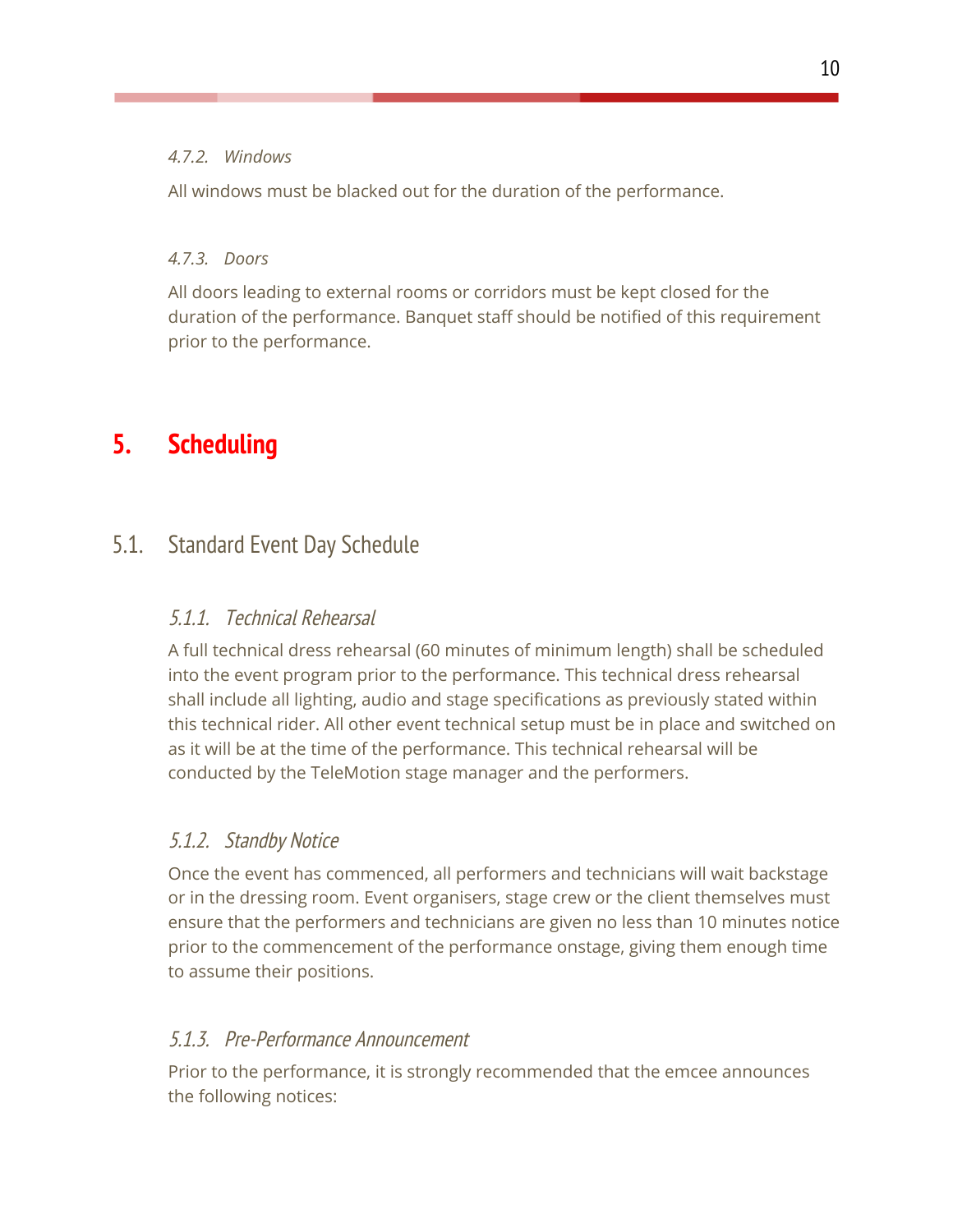- A) "All flash photography and unauthorised videography of TeleMotion performances are strictly forbidden."
- B) Sufficient warning to guests and hotel staff of the lighting blackout that is to occur in the venue for the performance

### <span id="page-11-0"></span>5.1.4. Performance Flow

15 minutes prior to the scheduled showtime, the TeleMotion technician will connect the TeleMotion control box to the venue's sound system. With the help of the event stage manager, a sound check will be conducted, to test if the sound console is receiving a signal from the TeleMotion control box. 10 minutes prior to the scheduled showtime, the performers and their 12 screens will be set up at side stage or backstage and connected to the TeleMotion control box. The event stage manager shall cue the technician to set off the trigger on the control box which will start playing the motion graphics and music. There will be a 15-30 seconds allowance programmed into the motion graphics and music to allow performers to get into position on stage. During this time, the venue should be in blackout.

## <span id="page-11-1"></span>5.2. Event Delay

#### *5.2.1. Penalty Rates*

In the event of a scheduling delay of the performance exceeding 1 hour past the agreed performance time, the client will be subject to a penalty fee of \$100 per performer and crew per hour or part thereof.

### *5.2.2. Performer Availability*

In the event of a scheduling delay of the performance exceeding 1 hour, performer numbers may need to be amended due to performer availability at no penalty to Wildfire Holdings Pte Ltd. Penalty rates stipulated in 5.2.1. will apply for all remaining performers and crew.

## <span id="page-11-2"></span>5.3. Additional Rehearsal or Client Viewing

All rehearsals (excluding the on-site technical rehearsal) are conducted privately. Should the client require additional viewings either prior to or on the event date, additional